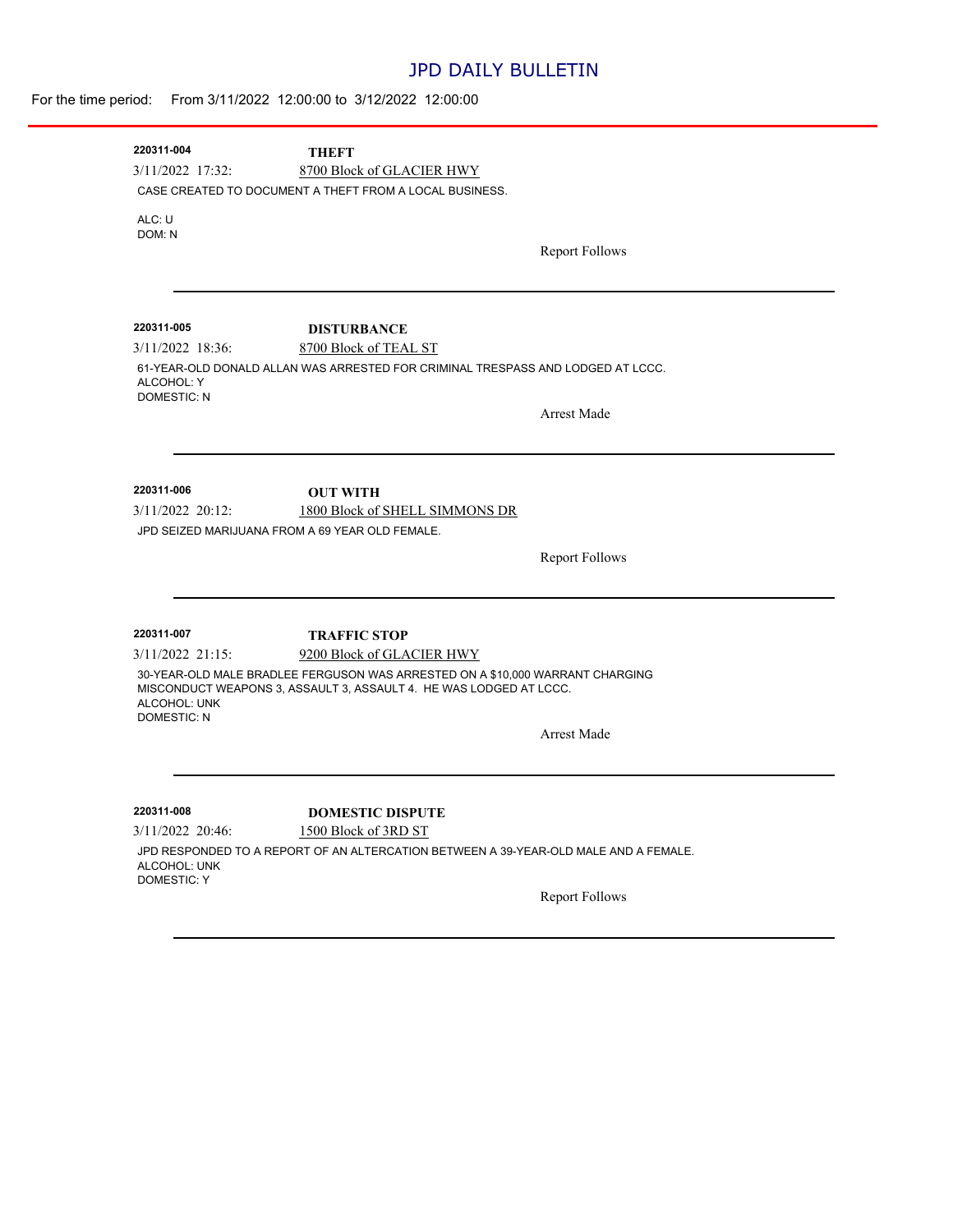# JPD DAILY BULLETIN

#### For the time period: From 3/11/2022 12:00:00 to 3/12/2022 12:00:00

| 220312-001<br>$3/12/2022$ 00:07:                           | <b>DRIVING WHILE INTOXICATED</b><br>2300 Block of MENDENHALL LOOP RD                                                                                                                            |  |  |
|------------------------------------------------------------|-------------------------------------------------------------------------------------------------------------------------------------------------------------------------------------------------|--|--|
| DRIVING WAS IMPOUNDED.<br>ALCOHOL: Y<br><b>DOMESTIC: N</b> | 26-YEAR-OLD MALE JOHN MALLINGER WAS CITED AND RELEASED FOR DWI. THE VEHICLE HE WAS                                                                                                              |  |  |
|                                                            | <b>Impound Made</b>                                                                                                                                                                             |  |  |
|                                                            | <b>Arrest Made</b>                                                                                                                                                                              |  |  |
|                                                            | Impound Made                                                                                                                                                                                    |  |  |
| 220312-002                                                 | SUSPICIOUS ACTIVITY/VEHICLE/SUBJECT/DEVICE                                                                                                                                                      |  |  |
| $3/12/2022$ 01:24:                                         | 3700 Block of GLACIER HWY                                                                                                                                                                       |  |  |
| DRIVING WAS IMPOUNDED.<br>ALCOHOL: Y<br><b>DOMESTIC: N</b> | 22-YEAR-OLD MALE TRISTEN HUNTER WAS CITED AND RELEASED FOR DWI. THE VEHICLE HE WAS                                                                                                              |  |  |
|                                                            | Impound Made                                                                                                                                                                                    |  |  |
|                                                            | Arrest Made                                                                                                                                                                                     |  |  |
|                                                            |                                                                                                                                                                                                 |  |  |
|                                                            |                                                                                                                                                                                                 |  |  |
|                                                            |                                                                                                                                                                                                 |  |  |
| 220312-003<br>3/12/2022 02:49:                             | <b>ASSIST</b>                                                                                                                                                                                   |  |  |
| ALC:YES                                                    | 200 Block of FRONT ST<br>43 YEAR OLD ALVIN JAMES WAS ARRESTED FOR TWO COUNTS OF ASSAULT AND RESISTING ARREST.<br>JAMES WAS LODGED AT LEMON CREEK CORRECTIONAL CENTER.                           |  |  |
| DOM:NO                                                     | <b>Arrest Made</b>                                                                                                                                                                              |  |  |
| 220312-004                                                 | <b>VANDALISM</b>                                                                                                                                                                                |  |  |
| A 31 YEAR OLF FEMALE REPORTED VANDALISM.                   | 2200 Block of CROW HILL DR                                                                                                                                                                      |  |  |
| $3/12/2022$ 06:40:<br>ALC: UNK<br>DOM: NO                  |                                                                                                                                                                                                 |  |  |
|                                                            | <b>Report Follows</b>                                                                                                                                                                           |  |  |
|                                                            |                                                                                                                                                                                                 |  |  |
| 220312-005                                                 | <b>DISTURBANCE</b>                                                                                                                                                                              |  |  |
| $3/12/2022$ 08:56:                                         | 8700 Block of GLACIER HWY<br>58 YEAR OLD TODD EUGENE RICHARDS WAS ARRESTED FOR ASSAULT III AND VIOLATING CONDITIONS OF<br>RELEASE. RICHARDS WAS TRANSPORTED TO LEMON CREEK CORRECTIONAL CENTER. |  |  |
|                                                            |                                                                                                                                                                                                 |  |  |
| ALC: UNK<br>DOM: NO                                        | <b>Report Follows</b>                                                                                                                                                                           |  |  |